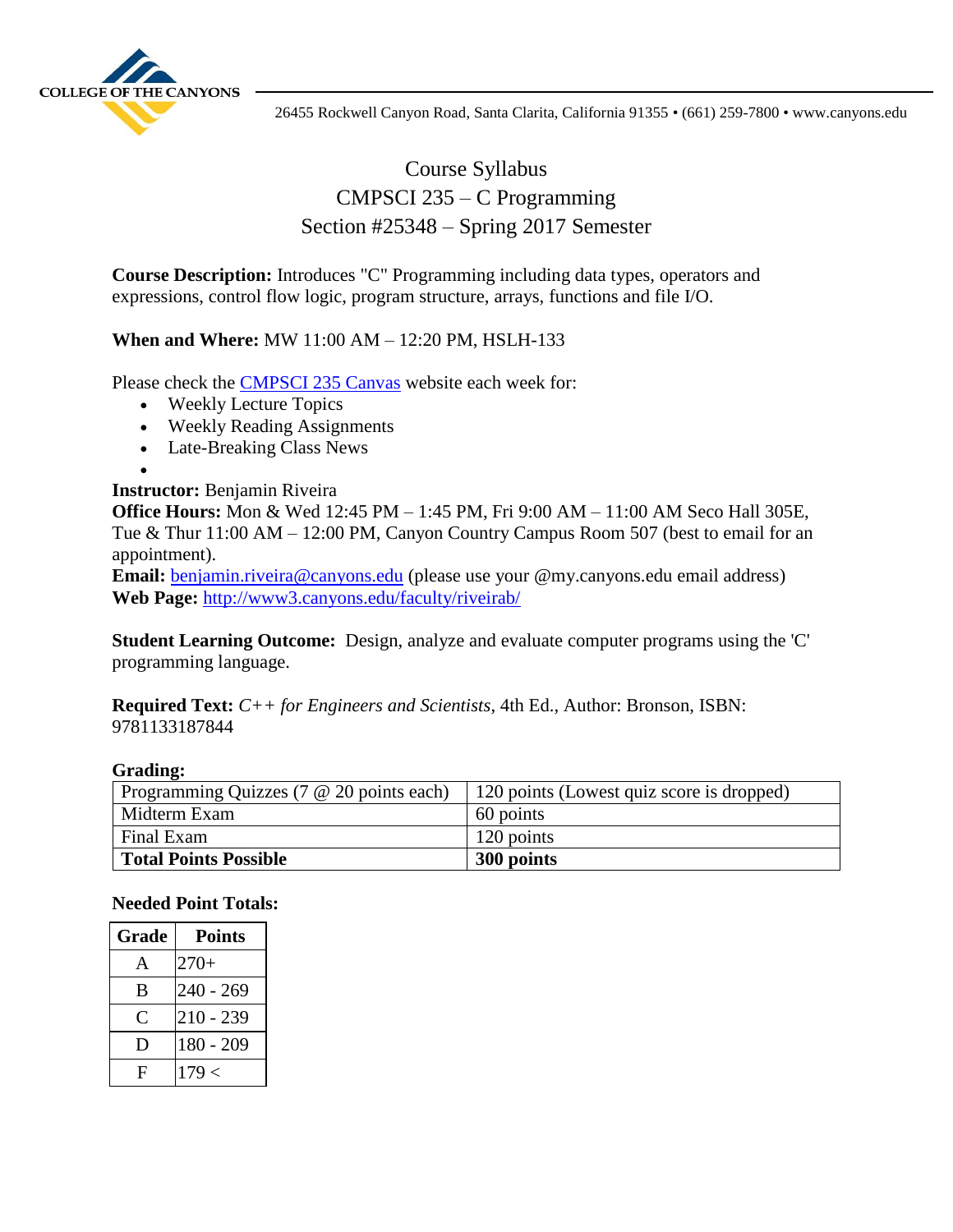**Programming Quizzes:** Programming Quizzes are composed of multiple choice and true/false questions based on your textbook's material, as well as programming exercises selected from the end of each chapter, so you already have copies of all the quizzes. Quiz programming exercises will be posted on Canvas **one week** prior to each quiz. Quizzes will be given in the first 30 minutes of class on the scheduled date. **Do NOT** wait until the day of a quiz to write solutions for the programming exercises because you will **NOT** have enough time. **Make up quizzes will not be given** although your lowest quiz score will be dropped.

**Final Exam:** The final exam will be very similar to the programming quizzes given throughout the semester. The programming exercise(s) for the final exam will be posted on Canvas at least one week prior to the exam.

**Academic Dishonesty:** On quizzes and exams, you may refer to class notes and/or the PowerPoint slides provided by your instructor. However, discussing answers with other students during a quiz or exam is **forbidden**. On any quiz or exam, you are expected to submit only your own work; discussion of answers with other students or use of electronic devices not expressly approved by the instructor is **forbidden**. **Submission of plagiarized programming code is forbidden and will result in a penalty for both students**. Penalties for academic dishonesty may result in a grade of "F" for the entire course. Additionally, instances of academic dishonesty may be reported to the Dean of Students for further action. If you have any doubts about what is considered dishonest, please ask the instructor for guidance before taking such a serious risk.

**Attendance:** Attendance will be taken for all class meetings at the beginning of class. Should a student be tardy, it is the **student's** responsibility to sign in after class to inform me of their presence. Otherwise, the student will be marked as absent for the class. The instructor reserves the right to drop a student after 2 absences. However, **it remains the student's responsibility (not the instructor's) to officially drop the course if necessary**. The student should **not** assume that she/he **will** be dropped after these absences, nor should she/he assume that she/he will **not** be dropped.

**Classroom Behavior:** College level behavior is expected. Smartphones, iPod/MP3 devices and headphones/earbuds must be turned off and put away during class. Lab computers are reserved for class-related activities. Playing online games, updating your social networking status, snapchatting and all other non-class related computer activity is strictly prohibited. **Violations of these rules may result in a penalty reduction of points.** Additionally, students who engage in disruptive behavior will be asked to leave the class or will be referred to the Dean of Students.

Disruptive behavior includes any of the following during lecture:

- Distractive talking.
- Texting.
- Having your smartphone disrupt class.
- Leaving the classroom without asking.
- Disrupting your fellow students in any way.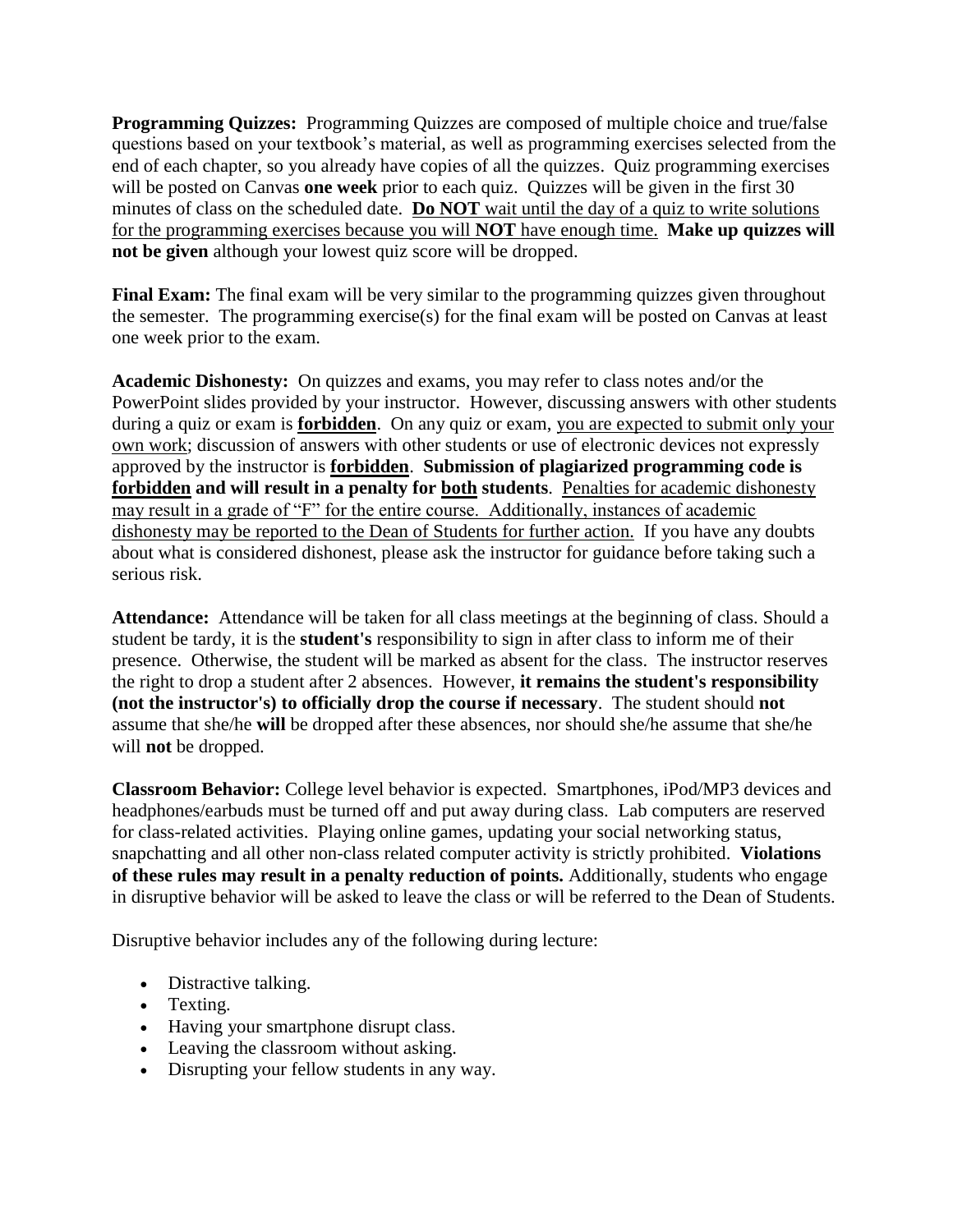# **Important Dates:**

Add/Drop with Refund Deadline –  $2/19/17$ , Drop w/o "W" –  $2/19/17$ , Drop Deadline –  $5/7/17$ 

# **Course Schedule (Subject to Change)**

| <b>Class</b> | <b>Topic</b>                                                             |
|--------------|--------------------------------------------------------------------------|
| 2/6/17       | Review course syllabus                                                   |
| 2/8/17       | Chapter #1, Fundamentals of $C_{++}$ Programming                         |
| 2/13/17      | Chapter #1, Fundamentals of $C_{++}$ Programming                         |
| 2/15/17      | Chapter #1, Fundamentals of $C_{++}$ Programming                         |
| 2/20/17      | President's Day Holiday                                                  |
| 2/22/17      | <b>Quiz 1, Chapter #2, Problem Solving Using C++</b>                     |
| 2/27/17      | Chapter #2, Problem Solving Using $C++$                                  |
| 3/1/17       | Chapter #2, Problem Solving Using C++                                    |
| 3/6/17       | Chapter #2, Problem Solving Using C++                                    |
| 3/8/17       | <b>Quiz 2, Chapter #3, Assignment, Formatting, and Interactive Input</b> |
| 3/13/17      | Chapter #3, Assignment, Formatting, and Interactive Input                |
| 3/15/17      | Chapter #3, Assignment, Formatting, and Interactive Input                |
| 3/20/17      | Quiz 3, Chapter #4, Selection Structures                                 |
| 3/22/17      | Chapter #4, Selection Structures                                         |
| 3/27/17      | Chapter #4, Selection Structures                                         |
| 3/29/17      | Midterm Exam                                                             |
| 4/3/17       | <b>Spring Break</b>                                                      |
| 4/5/17       | <b>Spring Break</b>                                                      |
| 4/10/17      | Chapter #5, Repetition Statements                                        |
| 4/12/17      | Chapter #5, Repetition Statements                                        |
| 4/17/17      | <b>Quiz 4, Chapter #6, Modularity Using Functions</b>                    |
| 4/19/17      | Chapter #6, Modularity Using Functions                                   |
| 4/24/17      | Chapter #6, Modularity Using Functions                                   |
| 4/26/17      | <b>Quiz 5, Chapter #7, Arrays</b>                                        |
| 5/1/17       | Chapter #7, Arrays                                                       |
| 5/3/17       | Chapter #7, Arrays                                                       |
| 5/8/17       | <b>Quiz 6, Chapter #8, I/O Streams and Data Files</b>                    |
| 5/10/17      | Chapter #8, I/O Streams and Data Files                                   |